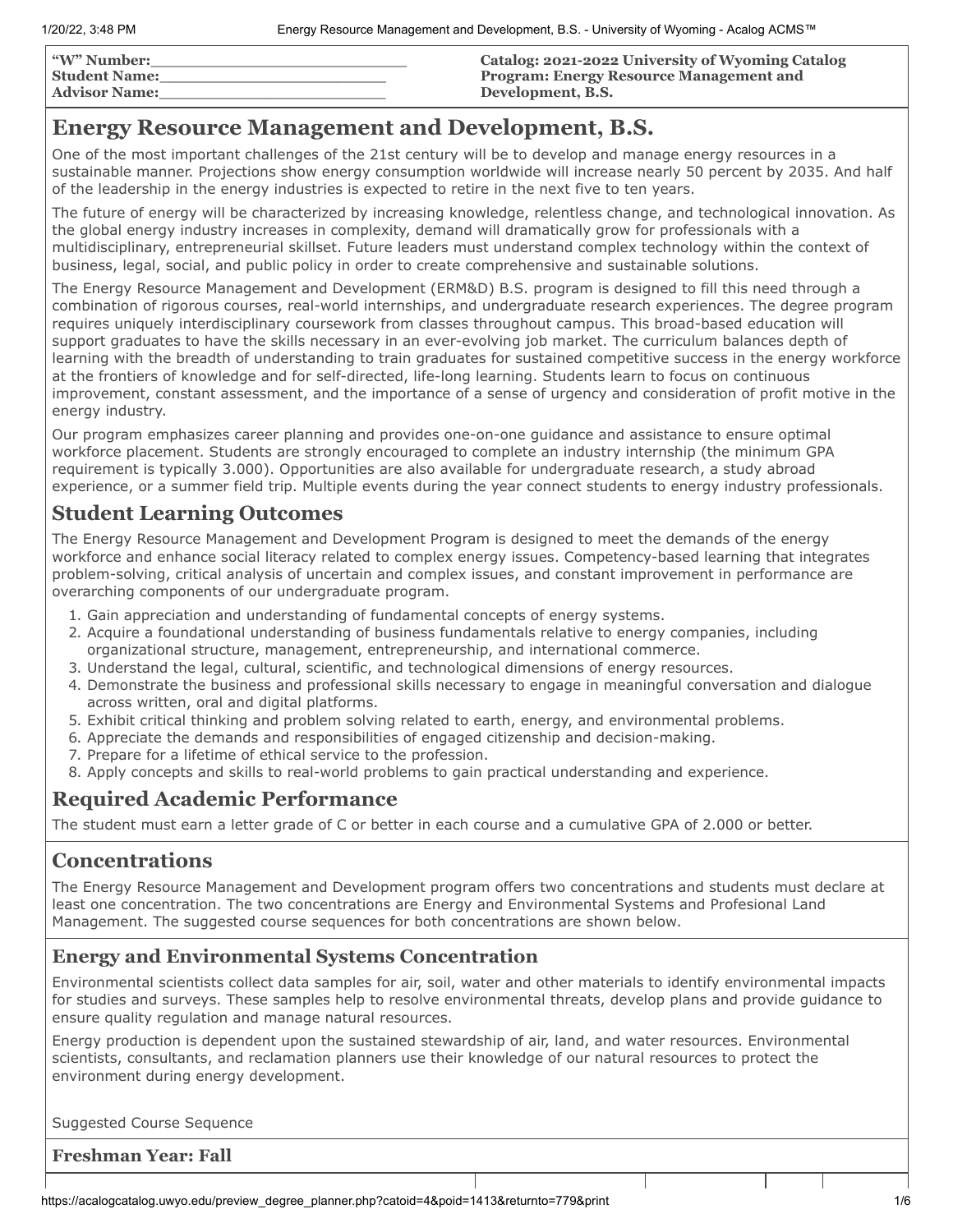#### 1/20/22, 3:48 PM Energy Resource Management and Development, B.S. - University of Wyoming - Acalog ACMS™

| <b>Course Name</b>                                                                                              | <b>Credits:</b> | <b>Term Taken</b> |       | Grade   Gen Ed |  |
|-----------------------------------------------------------------------------------------------------------------|-----------------|-------------------|-------|----------------|--|
| ENGL1010 - College Composition and Rhetoric (C1)<br><b>USP Code [WA&lt; &gt; COM1]</b>                          | Credits: 3      |                   |       |                |  |
| ENR1000 - Energy and Society (PN)<br>USP Code $[0 < >PN]$                                                       | Credits: 3      |                   |       |                |  |
| <b>OR</b>                                                                                                       |                 |                   |       |                |  |
| ERS1000 - Energy and Society<br>USP Code $[0 < >PN]$                                                            | Credits: 3      |                   |       |                |  |
| First-Year Seminar (FYS) Credits / Units: 3                                                                     |                 |                   |       |                |  |
| MATH2200 - Calculus I (Q)<br>USP Code $[QB < >Q]$                                                               | Credits: 4      |                   |       |                |  |
| <b>OR</b>                                                                                                       |                 |                   |       |                |  |
| MATH2350 - Business Calculus<br>USP Code $[QB < >Q]$                                                            | Credits: 4      |                   |       |                |  |
| ECON1300 - Oil: Business, Culture, and Power (H)<br>USP Code $[CS,G<>(none)]$                                   | Credits: 3      |                   |       |                |  |
| <b>OR</b>                                                                                                       |                 |                   |       |                |  |
| ERS1300 - Oil: Business, Culture, and Power<br>USP Code $[CS,G<>H]$                                             | Credits: 3      |                   |       |                |  |
| <b>Total Hours 16</b>                                                                                           |                 |                   |       |                |  |
| <b>Freshman Year: Spring</b>                                                                                    |                 |                   |       |                |  |
| <b>Course Name</b>                                                                                              | <b>Credits:</b> | <b>Term Taken</b> | Grade | <b>Gen Ed</b>  |  |
| AGEC1020 - Principles of Microeconomics (H)<br>USP Code $[CS < >H]$                                             | Credits: 3      |                   |       |                |  |
| <b>OR</b>                                                                                                       |                 |                   |       |                |  |
| ECON1020 - Principles of Microeconomics (H)<br>USP Code [CS< >H]                                                | Credits: 3      |                   |       |                |  |
| US & Wyoming Constitution (V)<br>Credits / Units: 3<br>Communication 2 Elective (C2) (See footnote 1) Credits / |                 |                   |       |                |  |
| Units: 3                                                                                                        |                 |                   |       |                |  |
| LIFE1010 - General Biology (PN)<br>USP Code [SB< >PN]                                                           | Credits: 4      |                   |       |                |  |
| General Elective (See footnote 2) Credits / Units: 3                                                            |                 |                   |       |                |  |
| <b>Total Hours 16</b>                                                                                           |                 |                   |       |                |  |
| <b>Sophomore Year: Fall</b>                                                                                     |                 |                   |       |                |  |
| <b>Course Name</b>                                                                                              | <b>Credits:</b> | <b>Term Taken</b> | Grade | <b>Gen Ed</b>  |  |
| LIFE2023 - Biology of Plants and Fungi                                                                          | Credits: 4      |                   |       |                |  |
| REWM2000 - Principles of Rangeland Management                                                                   | Credits: 3      |                   |       |                |  |
| Chemistry Elective (See footnote 3) Credits / Units: 4                                                          |                 |                   |       |                |  |
| ACCT2010 - Principles of Accounting I                                                                           | Credits: 3      |                   |       |                |  |
| <b>Total Hours 14</b>                                                                                           |                 |                   |       |                |  |
| <b>Sophomore Year: Spring</b>                                                                                   |                 |                   |       |                |  |
| <b>Course Name</b>                                                                                              | <b>Credits:</b> | <b>Term Taken</b> | Grade | <b>Gen Ed</b>  |  |
| SOIL2010 - Introduction to Soil Science<br><b>USP Code [SE&lt; &gt; (none)]</b>                                 | Credits: 4      |                   |       |                |  |
| LIFE3400 - General Ecology                                                                                      | Credits: 3      |                   |       |                |  |
| GIST1200 - Geospatial Foundations                                                                               | Credits: 3      |                   |       |                |  |
| STAT2070 - Introductory Statistics for the Social Sciences (QB;Q)<br>USP Code $[QB < >Q]$                       | Credits: 4      |                   |       |                |  |
| <b>OR</b>                                                                                                       |                 |                   |       |                |  |
| STAT2050 - Fundamentals of Statistics (QB;Q)<br>USP Code $[QB < >Q]$                                            | Credits: 4      |                   |       |                |  |
| <b>Total Hours 14</b>                                                                                           |                 |                   |       |                |  |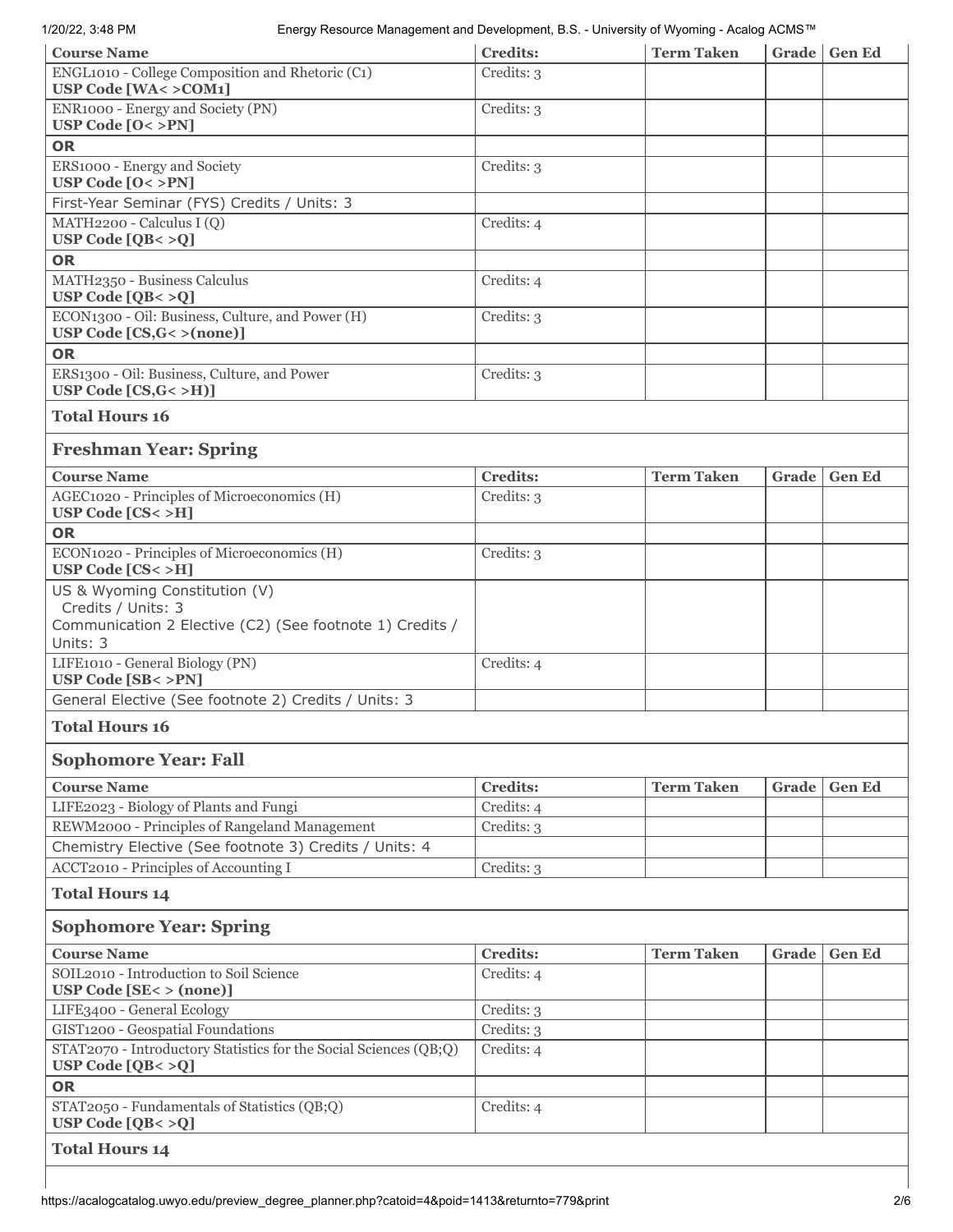### **Junior Year: Fall**

| Credits: 4<br>Credits: 3                                   |                   |       |               |
|------------------------------------------------------------|-------------------|-------|---------------|
|                                                            |                   |       |               |
|                                                            |                   |       |               |
| Credits: 4                                                 |                   |       |               |
| Credits: 3                                                 |                   |       |               |
|                                                            |                   |       |               |
|                                                            |                   |       |               |
| <b>Credits:</b>                                            | <b>Term Taken</b> | Grade | <b>Gen Ed</b> |
| Credits: 3                                                 |                   |       |               |
|                                                            |                   |       |               |
| Credits: 3                                                 |                   |       |               |
| Credits: 3                                                 |                   |       |               |
|                                                            |                   |       |               |
|                                                            |                   |       |               |
|                                                            |                   |       |               |
| <b>Credits:</b>                                            | <b>Term Taken</b> | Grade | <b>Gen Ed</b> |
| Credits: 3                                                 |                   |       |               |
|                                                            |                   |       |               |
| Credits: 3                                                 |                   |       |               |
|                                                            |                   |       |               |
|                                                            |                   |       |               |
|                                                            |                   |       |               |
| <b>Credits:</b>                                            | <b>Term Taken</b> | Grade | <b>Gen Ed</b> |
| Credits: 3                                                 |                   |       |               |
|                                                            |                   |       |               |
| Credits: 3                                                 |                   |       |               |
|                                                            |                   |       |               |
|                                                            |                   |       |               |
| Credits: 3                                                 |                   |       |               |
|                                                            |                   |       |               |
| Communication 3 Elective (See footnote 7) Credits / Units: |                   |       |               |

### **Total Credit Hours 120**

1 COM 2 Elective - Select one: COJO 2010, ECON 2400, ENGL 2005, ENR 2000, ENR 3300, ERS 2500, HP 2020, UWYO 1600

2 General Elective- Select four (one must be upper-division): ERS 1650, 4960, 4965, 4970, 4975, 4985, 4990; ECON 1010; ENR 1200, 2300, 3450, 3700, 3900, 4040, 4600, 4890, 4960, 4970; 4985 DSCI 3210; GEOG 3150, 3450, 3480, 3550, 4040, 4111, 4210, 4211; FIN 3310, 3520; LIFE 3410; GEOL 1600, 1650, 3600, 3650, 4210; GIST 2160; IMGT 1400, 2400; LS 2100; MGT 3210, 3410, 3420, 4340, 4350, 4360; MKT 3210, 4600; PLNT 1150; PHIL 2420; POLS 4051, 4052; REWM 4210, 4285, 4330, 4530, 4700, 4750, 4830, 4850; SOIL 4100, 4105, 4120, 4130, 4140, 4150, 4160

3 Chemistry Elective - Select one: CHEM 1000 Fall only, CHEM 1020 Fall, Spring or Summer, CHEM 1050. All courses listed here meet USP:PN

4 Economics Elective - Select one: ECON/ERS 3400 (preferred); AGEC 3750, 4600, 4700, 4720; ECON 4420

5 Data Analysis Elective - Select one: BOT 4211;ENR 4500, 4525; ES 1060; GEOG 4211; GEOL 2120, 4250, 4525; GIST 4211; IMGT 1400; STAT 3050; ZOO 4400

6 Negotiation Elective - Select one: AGEC 4450, 4550; ENR 4450, 4550

7 COM 3 Elective - Select one: ENR concurrent majors take ENR 4900; all other students select from ENGL 4010, 4025, 4075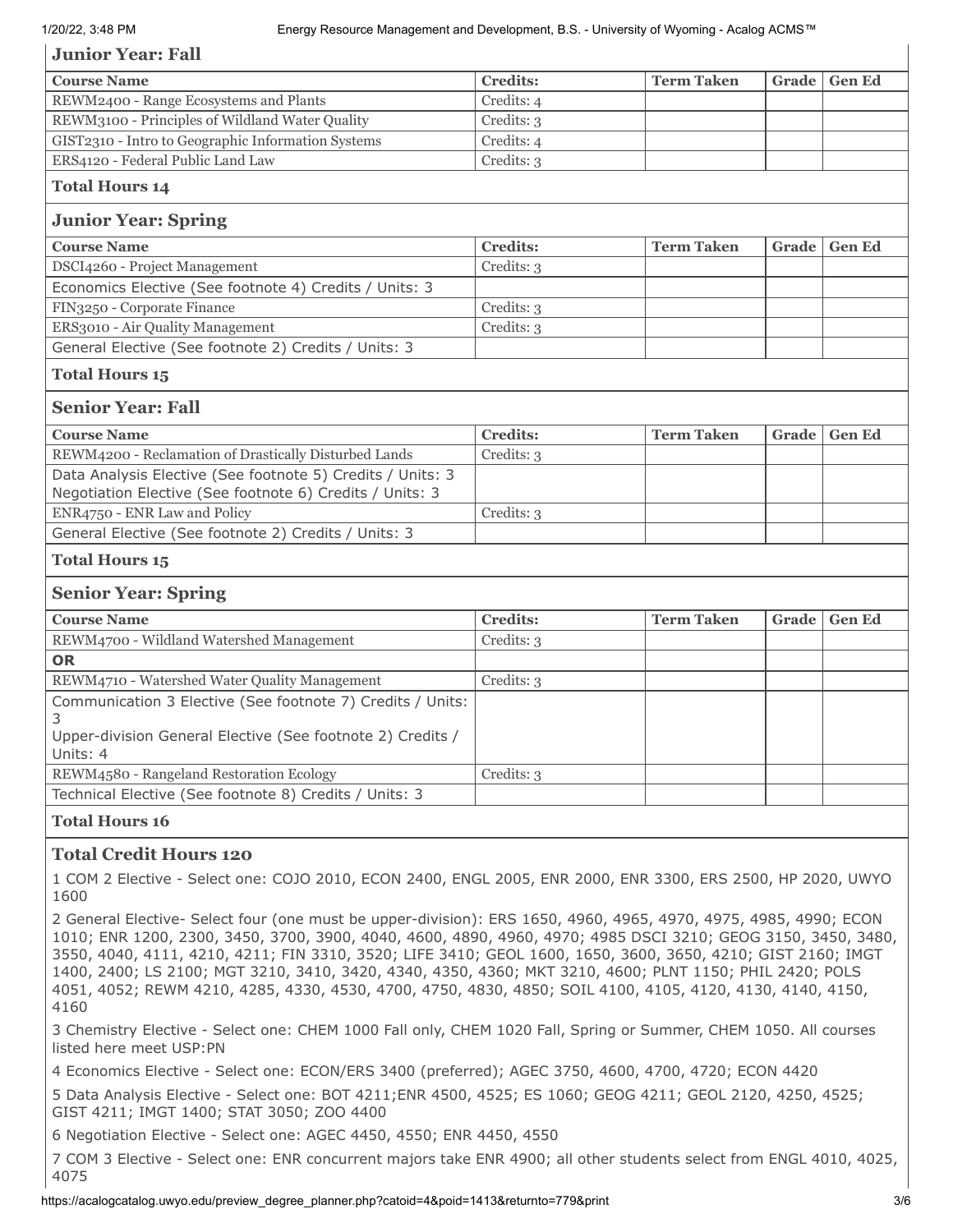#### 1/20/22, 3:48 PM Energy Resource Management and Development, B.S. - University of Wyoming - Acalog ACMS™

8 Technical Elective - Select one: Any 3000/4000 ENR, GEOG, SOIL, REWM, or RNEW class except ENR 4750

## **Professional Land Management Concentration**

Students of the Professional Land Management concentration develop a complex and nuanced understanding of the U.S. legal system relative to energy development, including administrative law, legislation and regulation, and the common law of property and contracts. This concentration is a particularly effective option for students who are interested in the legal profession and/or attending law school.

Suggested Course Sequence

## **Freshman Year: Fall**

| <b>Course Name</b>                                                                     | <b>Credits:</b> | <b>Term Taken</b> | Grade | <b>Gen Ed</b> |  |
|----------------------------------------------------------------------------------------|-----------------|-------------------|-------|---------------|--|
| ERS1300 - Oil: Business, Culture, and Power (H)<br>USP Code $[CS,G<>H]$                | Credits: 3      |                   |       |               |  |
| <b>OR</b>                                                                              |                 |                   |       |               |  |
| ECON1300 - Oil: Business, Culture, and Power (H)<br>USP Code $[CS, G \lt \gt (none)]$  | Credits: 3      |                   |       |               |  |
| First-Year Seminar (FYS) Credits / Units: 3                                            |                 |                   |       |               |  |
| ERS1000 - Energy and Society (PN)<br>USP Code $[0 < >PN]$                              | Credits: 3      |                   |       |               |  |
| <b>OR</b>                                                                              |                 |                   |       |               |  |
| ENR1000 - Energy and Society (PN)<br>USP Code $[0 < >PN]$                              | Credits: 3      |                   |       |               |  |
| MATH2200 - Calculus I<br>USP Code $[QB < >Q]$                                          | Credits: 4      |                   |       |               |  |
| <b>OR</b>                                                                              |                 |                   |       |               |  |
| MATH2350 - Business Calculus (Q)<br>USP Code $[QB < >Q]$                               | Credits: 4      |                   |       |               |  |
| ENGL1010 - College Composition and Rhetoric (C1)<br><b>USP Code [WA&lt; &gt; COM1]</b> | Credits: 3      |                   |       |               |  |
| <b>Total Hours 16</b>                                                                  |                 |                   |       |               |  |
| <b>Freshman Year: Spring</b>                                                           |                 |                   |       |               |  |
| <b>Course Name</b>                                                                     | <b>Credits:</b> | <b>Term Taken</b> | Grade | <b>Gen Ed</b> |  |
| AGEC1020 - Principles of Microeconomics (H)<br>USP Code [CS< >H]                       | Credits: 3      |                   |       |               |  |
| <b>OR</b>                                                                              |                 |                   |       |               |  |
| ECON1020 - Principles of Microeconomics (H)<br>USP Code $[CS < > H]$                   | Credits: 3      |                   |       |               |  |
| Communication 2 Elective (See footnote 1) Credits / Units:<br>3                        |                 |                   |       |               |  |
| MGT1040 - Legal Environment of Business                                                | Credits: 3      |                   |       |               |  |
| MATH2205 - Calculus II<br>USP Code $[(\text{none}) < >Q]$                              | Credits: 4      |                   |       |               |  |
| (OR)                                                                                   |                 |                   |       |               |  |
| MATH2355 - Mathematical Applications for Business                                      | Credits: 4      |                   |       |               |  |
| US & Wyoming Constitution (V) Credits / Units: 3                                       |                 |                   |       |               |  |
| <b>Total Hours 16</b>                                                                  |                 |                   |       |               |  |
| <b>Sophomore Year: Fall</b>                                                            |                 |                   |       |               |  |
| <b>Course Name</b>                                                                     | <b>Credits:</b> | <b>Term Taken</b> | Grade | <b>Gen Ed</b> |  |
| ACCT2010 - Principles of Accounting I                                                  | Credits: 3      |                   |       |               |  |
| GEOL1100 - Physical Geology (PN)<br><b>USP Code [SE&lt; &gt;PN]</b>                    | Credits: 4      |                   |       |               |  |
| Ethics Elective (See footnote 2) Credits / Units: 3                                    |                 |                   |       |               |  |
| MGT3210 - Management and Organization                                                  | Credits: 3      |                   |       |               |  |
| General Elective (See footnote 3) Credits / Units: 3                                   |                 |                   |       |               |  |

**Total Hours 16**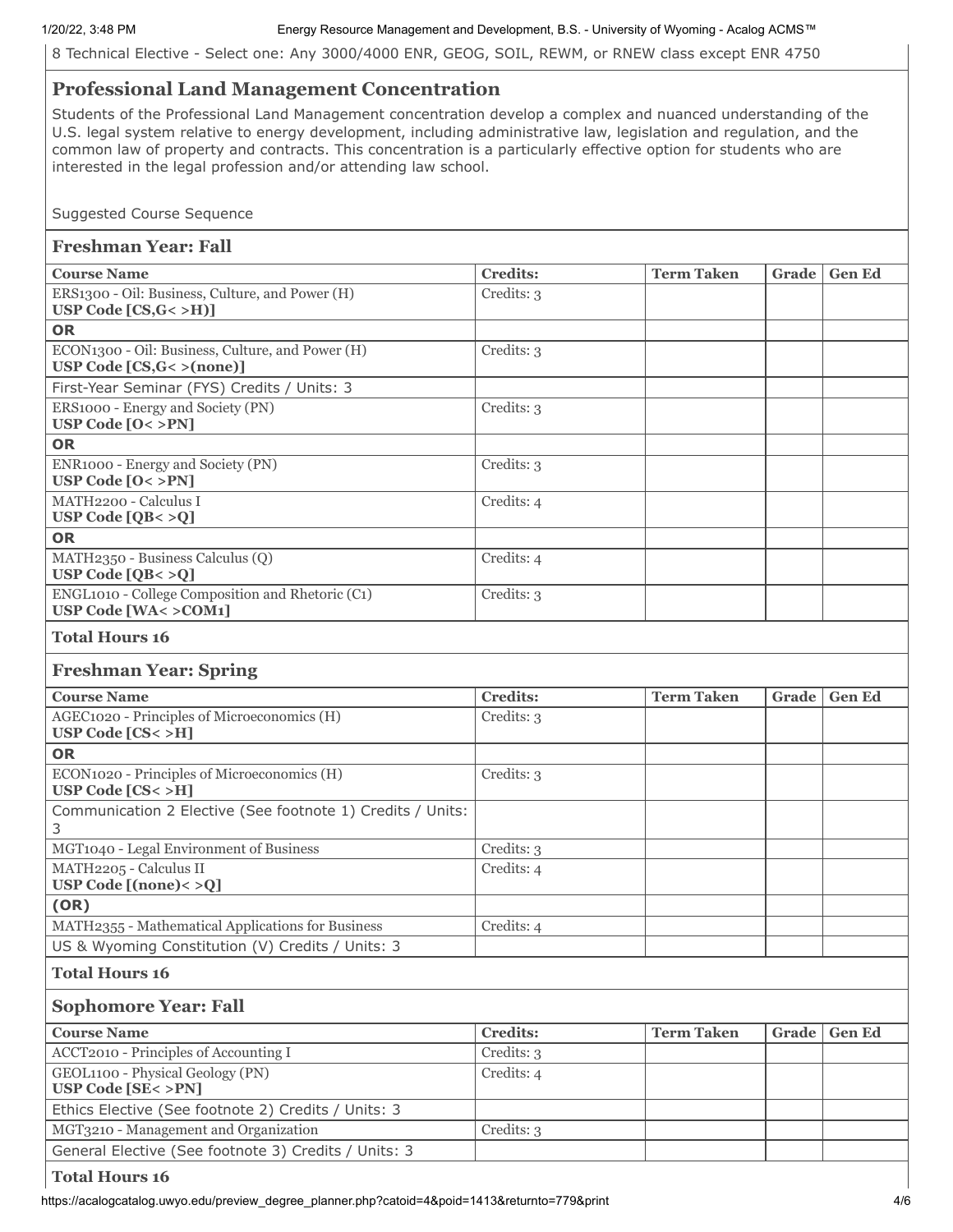| <b>Sophomore Year: Spring</b>                                                                                      |                 |                   |       |               |
|--------------------------------------------------------------------------------------------------------------------|-----------------|-------------------|-------|---------------|
| <b>Course Name</b>                                                                                                 | <b>Credits:</b> | <b>Term Taken</b> | Grade | <b>Gen Ed</b> |
| ACCT2020 - Principles of Accounting II                                                                             | Credits: 3      |                   |       |               |
| ERS2010 - Introduction to Land Management                                                                          | Credits: 2      |                   |       |               |
| GIST1200 - Geospatial Foundations                                                                                  | Credits: 3      |                   |       |               |
| STAT2070 - Introductory Statistics for the Social Sciences (QB,Q)                                                  | Credits: 4      |                   |       |               |
| USP Code $[QB < >Q]$                                                                                               |                 |                   |       |               |
| <b>OR</b>                                                                                                          |                 |                   |       |               |
| STAT2050 - Fundamentals of Statistics (QB,Q)<br>USP Code $[QB < >Q]$                                               | Credits: 4      |                   |       |               |
| General Elective (See footnote 3) Credits / Units: 3                                                               |                 |                   |       |               |
| <b>Total Hours 15</b>                                                                                              |                 |                   |       |               |
| <b>Junior Year: Fall</b>                                                                                           |                 |                   |       |               |
| <b>Course Name</b>                                                                                                 | <b>Credits:</b> | <b>Term Taken</b> | Grade | <b>Gen Ed</b> |
| GIST2310 - Intro to Geographic Information Systems                                                                 | Credits: 4      |                   |       |               |
| General Elective (See footnote 3) (6 credits)<br>Upper-division General Elective (3 credits) Credits / Units:<br>9 |                 |                   |       |               |
| <b>Total Hours 13</b>                                                                                              |                 |                   |       |               |
| <b>Junior Year: Spring</b>                                                                                         |                 |                   |       |               |
| <b>Course Name</b>                                                                                                 | <b>Credits:</b> | <b>Term Taken</b> | Grade | <b>Gen Ed</b> |
| ERS4010 - Exploration Geoscience                                                                                   | Credits: 3      |                   |       |               |
| ERS4110 - Law of Contracts                                                                                         | Credits: 3      |                   |       |               |
| DSCI4260 - Project Management                                                                                      | Credits: 3      |                   |       |               |
| Economics Elective (See footnote 4) Credits / Units: 3                                                             |                 |                   |       |               |
| Data Analysis Elective (See footnote 5) Credits / Units: 3                                                         |                 |                   |       |               |
| <b>Total Hours 15</b>                                                                                              |                 |                   |       |               |
| <b>Senior Year: Fall</b>                                                                                           |                 |                   |       |               |
| <b>Course Name</b>                                                                                                 | <b>Credits:</b> | <b>Term Taken</b> | Grade | <b>Gen Ed</b> |
| POLS4051 - Environmental Politics                                                                                  | Credits: 3      |                   |       |               |
| <b>OR</b>                                                                                                          |                 |                   |       |               |
| ENR4750 - ENR Law and Policy                                                                                       | Credits: 3      |                   |       |               |
| <b>OR</b>                                                                                                          |                 |                   |       |               |
| POLS4052 - Federal Land Politics                                                                                   | Credits: 3      |                   |       |               |
| ERS4100 - Property I                                                                                               | Credits: 3      |                   |       |               |
| ERS4120 - Federal Public Land Law                                                                                  | Credits: 3      |                   |       |               |
| ERS4130 - Oil and Gas Law                                                                                          | $C$ redits: $3$ |                   |       |               |
| Negotiation Elective (See footnote 6) Credits / Units: 3                                                           |                 |                   |       |               |
| <b>Total Hours 15</b>                                                                                              |                 |                   |       |               |
| <b>Senior Year: Spring</b>                                                                                         |                 |                   |       |               |
| <b>Course Name</b>                                                                                                 | <b>Credits:</b> | <b>Term Taken</b> | Grade | <b>Gen Ed</b> |
| ERS4105 - Property II                                                                                              | Credits: 3      |                   |       |               |
| ERS4135 - Advanced Oil and Gas Law (C3)<br>USP Code [{none}< > COM3]                                               | Credits: 3      |                   |       |               |
| ERS4985 - Seminar                                                                                                  | Credits: 1-3    |                   |       |               |
| Upper-Division General Elective (See footnote 3) Credits /<br>Units: 6                                             |                 |                   |       |               |
| <b>Total Hours 14</b>                                                                                              |                 |                   |       |               |
| <b>Total Credit Hours 120</b>                                                                                      |                 |                   |       |               |
| 1 COM2 Elective - Select one: COJO 2010; ECON 2400; ENGL 2005; ENR 2000; ENR 3300; HP 2020; UWYO 1600              |                 |                   |       |               |

https://acalogcatalog.uwyo.edu/preview\_degree\_planner.php?catoid=4&poid=1413&returnto=779&print 5/6